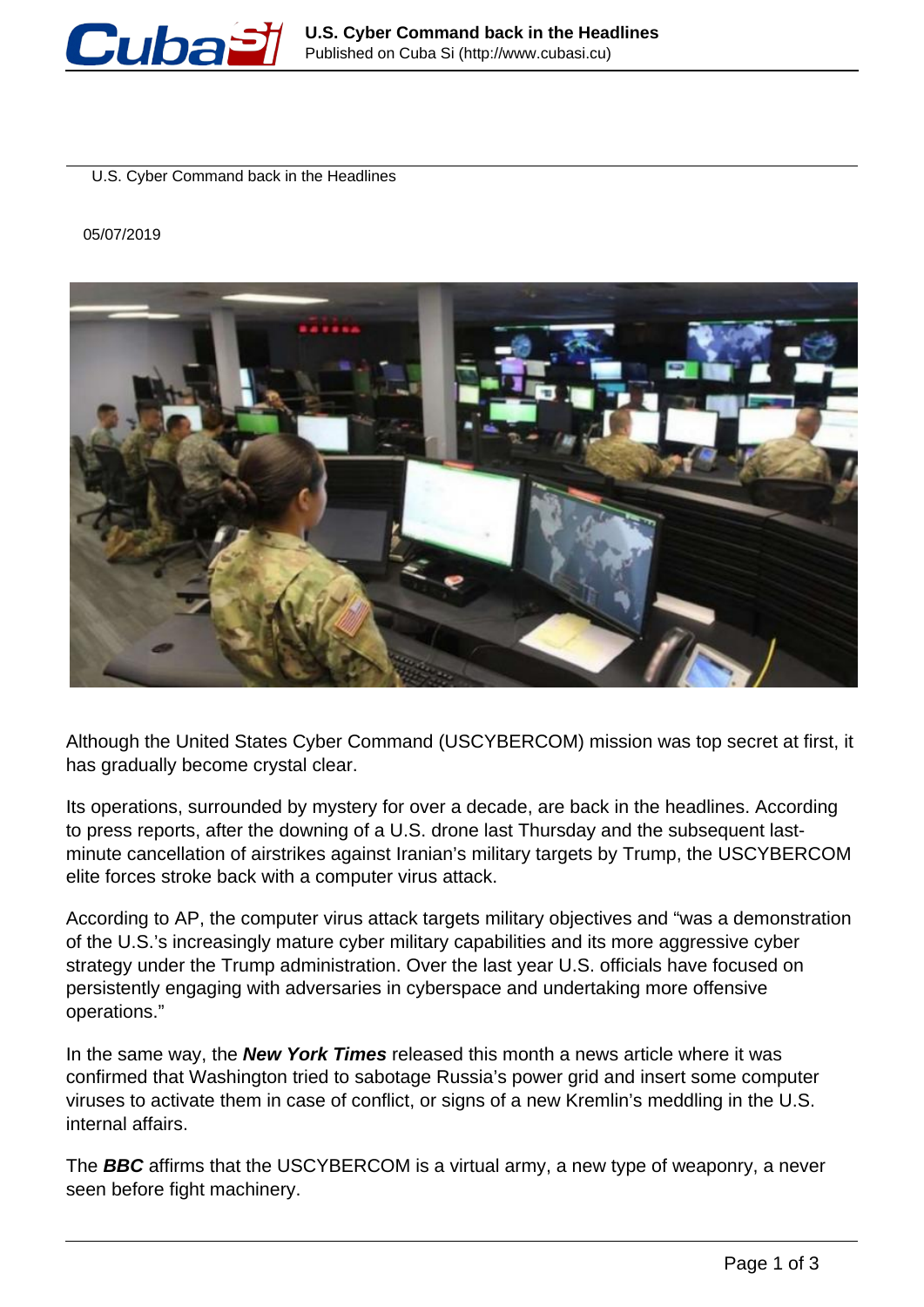The article adds that such elite unit of the Pentagon is responsible for defending the country and attacking its enemies in a war zone made up of codes and bits since 2009. The Cyber Command is one of the 10 combatant commands of the DoD (Department of Defense).

In the view of Michael Warner, USCYBERCOM historian who was quoted by the **BBC**, the creation of USCYBERCOM marked the culmination of more than a decade's worth of institutional change and was then nominated as a special unit working in collaboration with National Security Agency (NSA) sharing its headquarter in Fort Meade, Maryland.

Cuba

In 2017, the Pentagon decided to appoint USCYBERCOM as a "combatant command" and suggested the possibility of separating it from the NSA. A year later, the unit culminated the process of creation of its Cyber Combat Mission Force, which gathered nearly 6,200 soldiers organized in 133 teams.

"The Cyber Command is responsible for carrying out operations in the military computer network whereas the NSA is responsible for cyber espionage." pointed out Max Smeets cybersecurity investigator at Stanford University Center for International Security and Cooperation (CISAC).

According to its website, the Cyber Command not only "leads operations and defends the U.S. networks." But they also, "at the appropriate time," look to "engage in military operations in the cyberspace" to guarantee the freedom of action of the U.S. and its allies" while "preventing the enemy to do the same."

Moreover, Smeets believes that even though military cyber organizations (units, services, commands) operate under different legal, political, and operational restrictions, most of them lead a very specific operation:

"Causing a specific cyber effect, targeting, in a certain given period of time; with a strategic mission and overcoming other possible negative implications."

Michael Ahern, Director of Power System at the Worcester's Polytechnic Institute, told **BBC Mundo** thatthe security of electricity grids has become a concern for many nations,not only because of the possibility of "terrorist" attacks ", but also by "enemy" governments.

He explained that "as modern societies become more and more dependent on computers and the exchange of data through the Internet, they have also become more vulnerable to cyber threats.

"Hence, a cyber-attack may potentially damage water pumping stations and other services of critical need can have more devastating effects than weapons in conventional wars.

"That is why it is likely that all nations are working to improve their cybernetic capabilities There have been a couple of attacks that caused power cuts in Ukraine, and in North America, the Federal Energy Regulatory Commission requires network operators that comply with a critical infrastructure protection plan," he pointed out.

In March, Venezuela suffered a cyber-attack leaving the country in the dark. Venezuela's President Nicolas Maduro denounced back then that "the sabotage against the power grip was carried out in order to trigger civil outrage aiming at undermining the political power" had been ordered by the U.S. Southern Command and staged from Houston and Chicago, two American